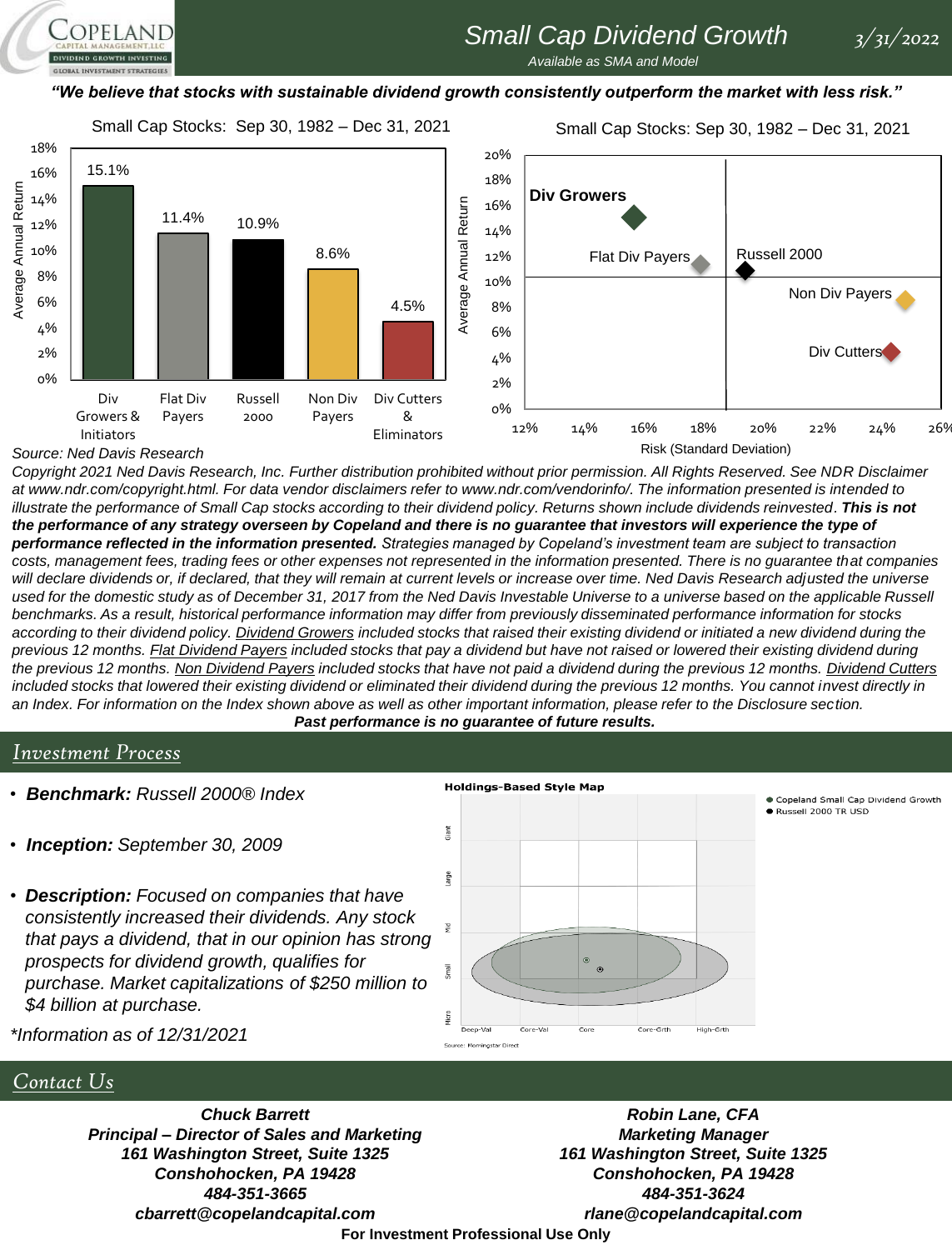### **Stock Universe**

*Companies that have increased their dividends with market capitalizations consistent with the Russell 2000®* 

### **Stock Selection**

*Top ranked stocks within each sector based on our multi-factor fundamental model*

#### **Sector Selection**

*We are benchmark aware, however sector weightings are largely a byproduct of underlying security selection*

#### **Portfolio**

*Approximately 50 holdings made up of companies that have consistently increased their dividends*

Dividend Growth defines our universe, drives our total return solution and is the centerpiece for our research process.

Dividend Growth stocks are ranked using a proprietary fundamental ranking system. This model evaluates multiple factors in an effort to establish each company's ability to grow its dividends in the future.

Factors we have found to be predictive of strong dividend growth and total return include:

- ➢ **Dividend Coverage**
- ➢ **Free Cash Flow Generation**
- ➢ **Growth in the Underlying Business**
- ➢ **Return on Capital**

Top-ranked stocks within the model are subject to deep fundamental analysis.

## *Sell Discipline*

Stocks are sold for the following reasons:

- ➢ Dividend Cut: Any holding that cuts or fails to raise its dividend is sold.
- ➢ Dividend Quality: Portfolio candidates must meet minimum thresholds of cash flows and earnings supporting the dividend. Violation of these thresholds has been found to be predictive of a future dividend cut.
- ➢ Quantitative Ranking Deteriorates: Problems are often exhibited in the quantitative rankings when factors such as earnings momentum, cash flow or return on capital deteriorate. These are red flags for detailed analyst review.
- ➢ Fundamental Concerns: Analysts are continuously questioning the competitive advantage of the company, as well as macro, regulatory or secular themes, with a focus on identifying risks to the dividend.
- $\geq$  Cap Size Graduation: If a security exceeds the maximum acceptable market cap ceiling for the strategy it is sold from the portfolio.

*There is no guarantee that companies will declare dividends or, if declared, that they will remain at current levels or increase over time. Past performance is no guarantee of future results.*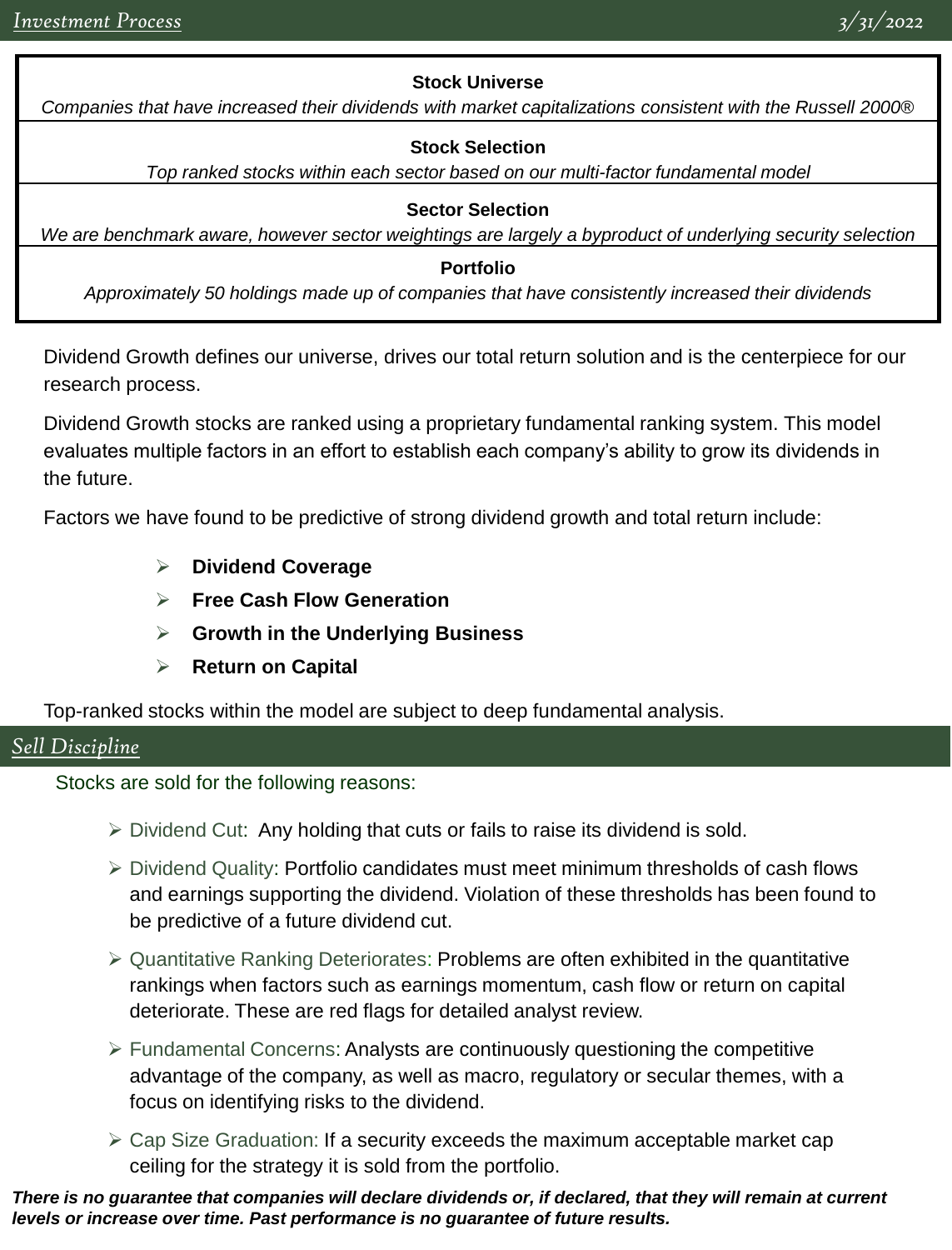

Source: Morningstar Direct

*The data quoted in the charts above represents past performance and does not indicate future returns. Returns for periods of greater than one year*  are annualized. Gross returns include transaction costs, but do not reflect the deduction of investment advisory fees. A client's return will be reduced by the *advisory fees and any other expenses it may incur in the management of its investment advisory account. Copeland's management fees are described herein and in Copeland's ADV Part 2A. After-tax results will vary from the returns presented here for those accounts subject to taxation. Performance results of the composite are based on U.S. dollar returns. Please refer to the Disclosure sections for additional information and Net Performance.* 

*Alpha is a measure of the difference between actual returns and expected performance, given the level of risk as measured by beta, where beta measures sensitivity to index movements. Beta is a measure of the volatility, or systematic risk, of a security or a portfolio in comparison to the market as a whole.*  **Standard deviation** is a measure of the variability of returns - the higher the standard deviation, the greater the range of performance (i.e., volatility). *Upside Capture ratio measures the manager's overall performance to the benchmark's overall performance, considering only quarters that are positive in the benchmark. An Up Capture ratio of more than 1.0 indicates a manager who outperforms the relative benchmark in the benchmark's positive quarters. Downside Capture ratio is the ratio of the manager's overall performance to the benchmark's overall performance, considering only quarters that are*  negative in the benchmark. A Down Capture ratio of less than 1.0 indicates a manager that outperformed the benchmark in the benchmark's negative *quarters. Tracking Error is a measure of how closely a portfolio follows the index to which it is benchmarked. R-squared measures the strength of the linear relationship between the portfolio and the benchmark. R-squared at 1.00 implies perfect linear relationship and zero implies no relationship exists. The*  Appraisal Ratio is a measure of the quality of a fund's stock selection ability. It compares the fund's Alpha to its unsystematic risk. Dividend Yield is the *company's total annual dividend payments divided by its market capitalization, or the dividend per share, divided by the price per share. Due to methodology differences in calculating performance, Morningstar performance numbers may vary slightly from other providers. © 2021* 

*Morningstar, Inc. All rights reserved. The Morningstar information contained herein: (1) is proprietary to Morningstar and/or its content providers; (2) may not be copied or redistributed; and (3) is not warranted to be accurate, complete or timely. Neither Morningstar nor its content providers are responsible for*  any damages or losses arising from any use of this information. Copeland does not review the Morningstar data. This presentation allows you to compare the *performance history of Copeland's strategies with its benchmark. Total return is calculated assuming reinvestment of all dividends. For performance numbers current to the most recent month-end, please contact us at 484-351-3700.*